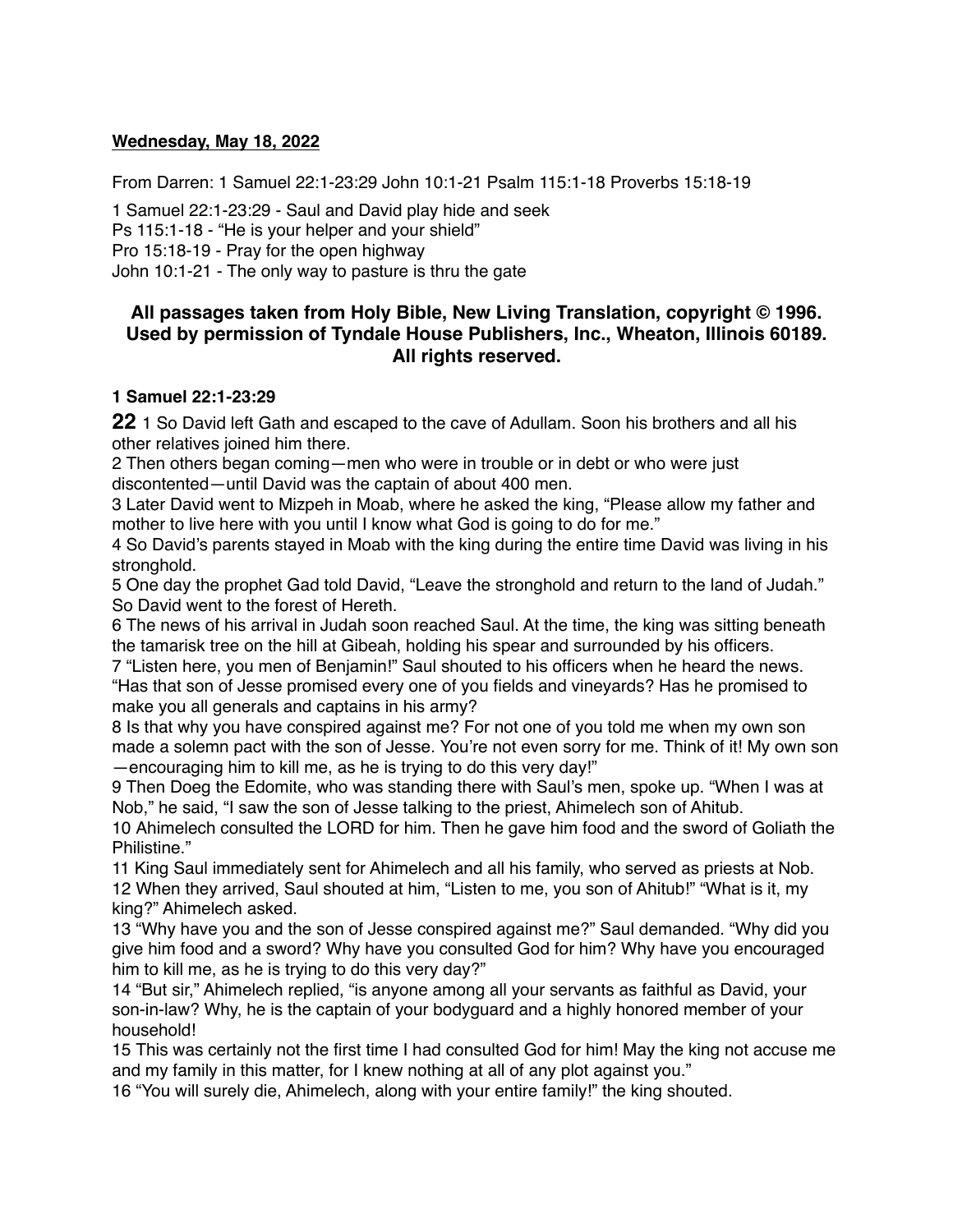17 And he ordered his bodyguards, "Kill these priests of the LORD, for they are allies and conspirators with David! They knew he was running away from me, but they didn't tell me!" But Saul's men refused to kill the LORD 's priests.

18 Then the king said to Doeg, "You do it." So Doeg the Edomite turned on them and killed them that day, eighty-five priests in all, still wearing their priestly garments.

19 Then he went to Nob, the town of the priests, and killed the priests' families—men and women, children and babies—and all the cattle, donkeys, sheep, and goats.

20 Only Abiathar, one of the sons of Ahimelech, escaped and fled to David.

21 When he told David that Saul had killed the priests of the LORD,

22 David exclaimed, "I knew it! When I saw Doeg the Edomite there that day, I knew he was sure to tell Saul. Now I have caused the death of all your father's family.

23 Stay here with me, and don't be afraid. I will protect you with my own life, for the same person wants to kill us both."

**23** 1 One day news came to David that the Philistines were at Keilah stealing grain from the threshing floors.

2 David asked the LORD, "Should I go and attack them?" "Yes, go and save Keilah," the LORD told him.

3 But David's men said, "We're afraid even here in Judah. We certainly don't want to go to Keilah to fight the whole Philistine army!"

4 So David asked the LORD again, and again the LORD replied, "Go down to Keilah, for I will help you conquer the Philistines."

5 So David and his men went to Keilah. They slaughtered the Philistines and took all their livestock and rescued the people of Keilah.

6 Now when Abiathar son of Ahimelech fled to David at Keilah, he brought the ephod with him. 7 Saul soon learned that David was at Keilah. "Good!" he exclaimed. "We've got him now! God has handed him over to me, for he has trapped himself in a walled town!"

8 So Saul mobilized his entire army to march to Keilah and besiege David and his men. 9 But David learned of Saul's plan and told Abiathar the priest to bring the ephod and ask the LORD what he should do.

10 Then David prayed, "O LORD, God of Israel, I have heard that Saul is planning to come and destroy Keilah because I am here.

11 Will the leaders of Keilah betray me to him? And will Saul actually come as I have heard? O LORD, God of Israel, please tell me." And the LORD said, "He will come."

12 Again David asked, "Will the leaders of Keilah betray me and my men to Saul?" And the LORD replied, "Yes, they will betray you."

13 So David and his men—about 600 of them now—left Keilah and began roaming the countryside. Word soon reached Saul that David had escaped, so he didn't go to Keilah after all. 14 David now stayed in the strongholds of the wilderness and in the hill country of Ziph. Saul hunted him day after day, but God didn't let Saul find him.

15 One day near Horesh, David received the news that Saul was on the way to Ziph to search for him and kill him.

16 Jonathan went to find David and encouraged him to stay strong in his faith in God.

17 "Don't be afraid," Jonathan reassured him. "My father will never find you! You are going to be the king of Israel, and I will be next to you, as my father, Saul, is well aware."

18 So the two of them renewed their solemn pact before the LORD . Then Jonathan returned home, while David stayed at Horesh.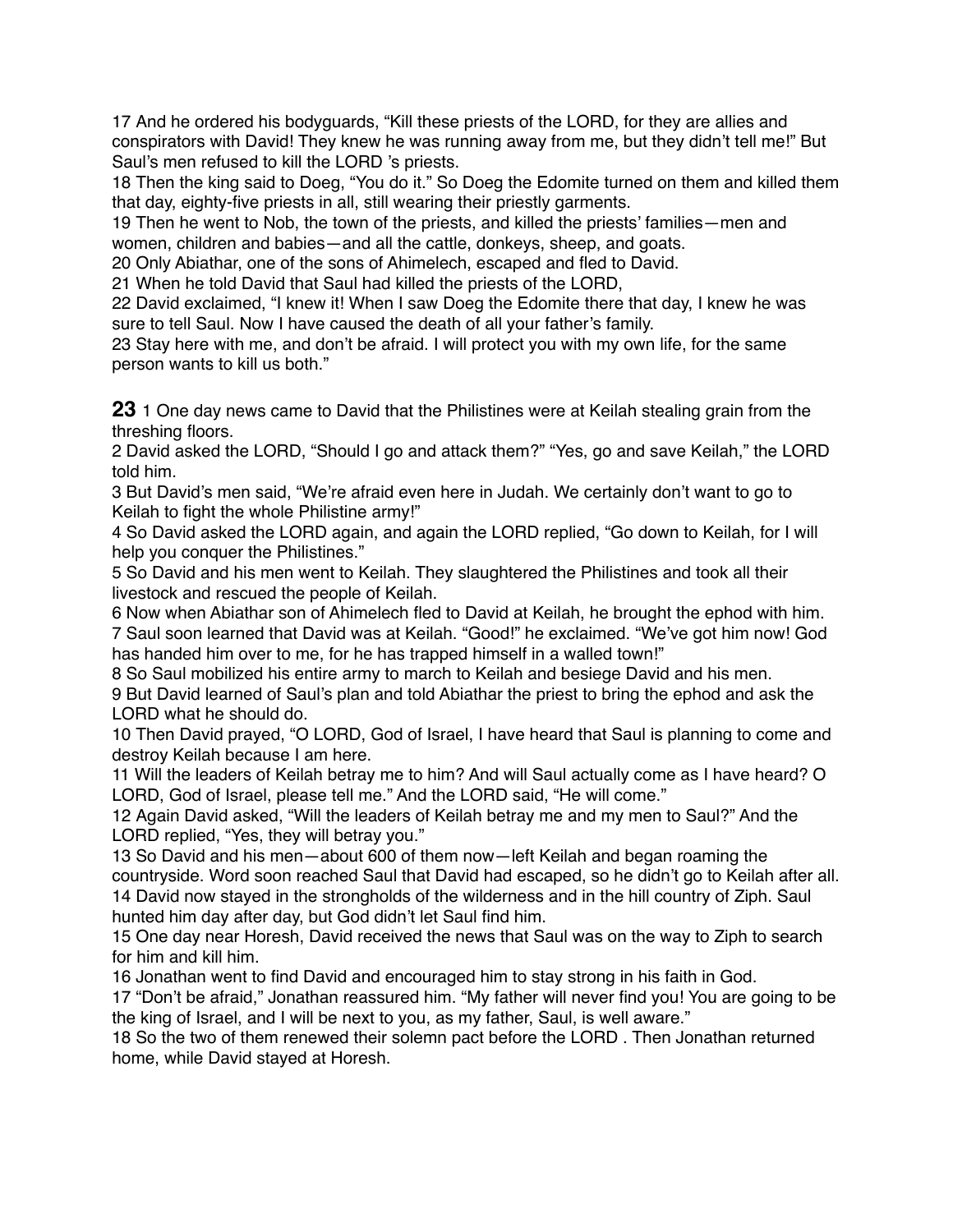But now the men of Ziph went to Saul in Gibeah and betrayed David to him. "We know where David is hiding," they said. "He is in the strongholds of Horesh on the hill of Hakilah, which is in the southern part of Jeshimon.

 Come down whenever you're ready, O king, and we will catch him and hand him over to you!"

"The LORD bless you," Saul said. "At last someone is concerned about me!

 Go and check again to be sure of where he is staying and who has seen him there, for I know that he is very crafty.

 Discover his hiding places, and come back when you are sure. Then I'll go with you. And if he is in the area at all, I'll track him down, even if I have to search every hiding place in Judah!" So the men of Ziph returned home ahead of Saul. Meanwhile, David and his men had moved into the wilderness of Maon in the Arabah Valley south of Jeshimon.

 When David heard that Saul and his men were searching for him, he went even farther into the wilderness to the great rock, and he remained there in the wilderness of Maon. But Saul kept after him in the wilderness.

 Saul and David were now on opposite sides of a mountain. Just as Saul and his men began to close in on David and his men,

an urgent message reached Saul that the Philistines were raiding Israel again.

 So Saul quit chasing David and returned to fight the Philistines. Ever since that time, the place where David was camped has been called the Rock of Escape.

David then went to live in the strongholds of En-gedi.

# **Psalm 115:1-18**

1 Not to us, O LORD, not to us, but to your name goes all the glory for your unfailing love and faithfulness.

Why let the nations say, "Where is their God?"

Our God is in the heavens, and he does as he wishes.

Their idols are merely things of silver and gold, shaped by human hands.

They have mouths but cannot speak, and eyes but cannot see.

They have ears but cannot hear, and noses but cannot smell.

 They have hands but cannot feel, and feet but cannot walk, and throats but cannot make a sound.

And those who make idols are just like them, as are all who trust in them.

O Israel, trust the LORD ! He is your helper and your shield.

O priests, descendants of Aaron, trust the LORD ! He is your helper and your shield.

All you who fear the LORD, trust the LORD ! He is your helper and your shield.

 The LORD remembers us and will bless us. He will bless the people of Israel and bless the priests, the descendants of Aaron.

He will bless those who fear the LORD, both great and lowly.

May the LORD richly bless both you and your children.

May you be blessed by the LORD, who made heaven and earth.

The heavens belong to the LORD, but he has given the earth to all humanity.

The dead cannot sing praises to the LORD, for they have gone into the silence of the grave.

But we can praise the LORD both now and forever! Praise the LORD !

# **Proverbs 15:18-19**

18 A hot-tempered person starts fights; a cool-tempered person stops them.